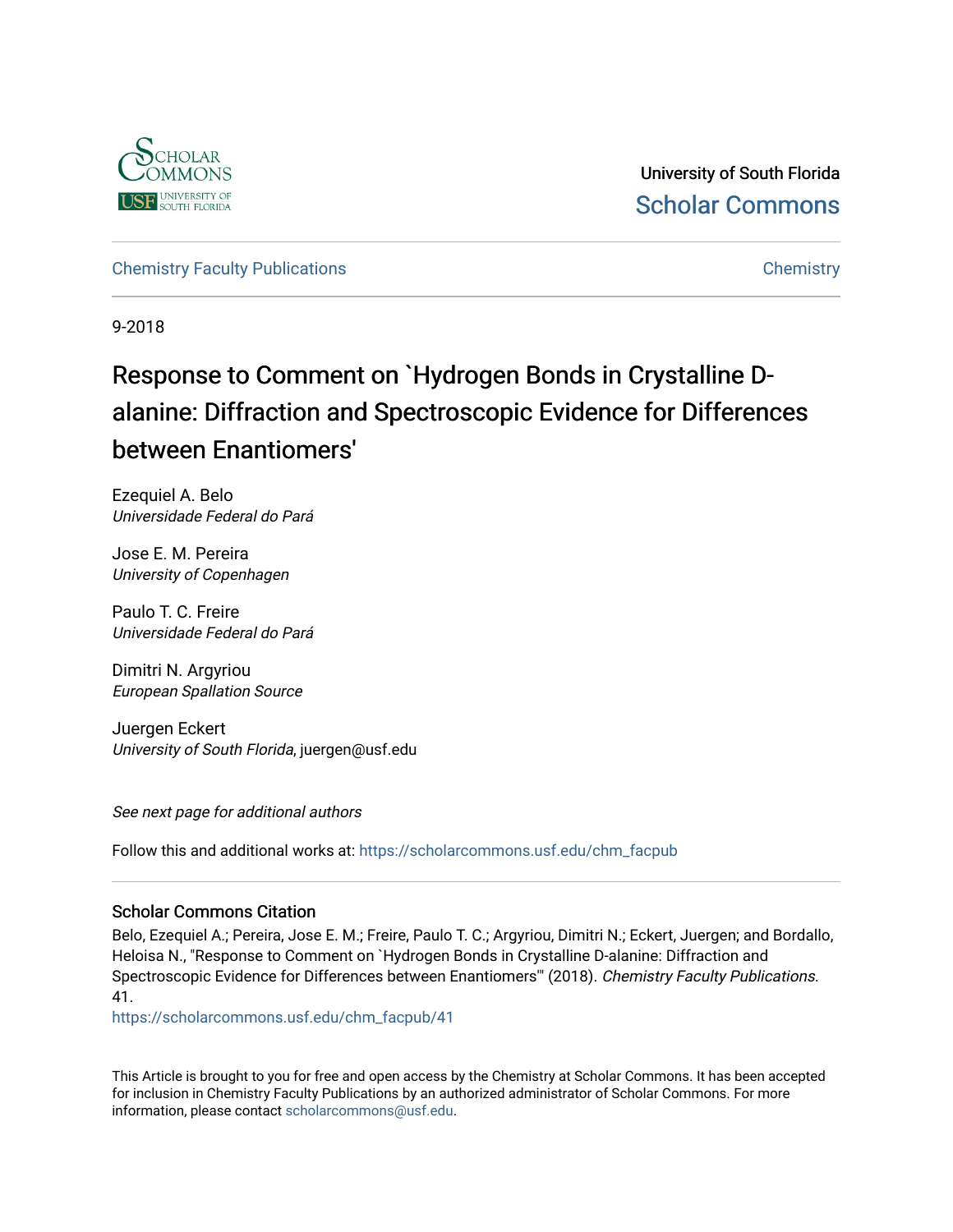### Authors

Ezequiel A. Belo, Jose E. M. Pereira, Paulo T. C. Freire, Dimitri N. Argyriou, Juergen Eckert, and Heloisa N. Bordallo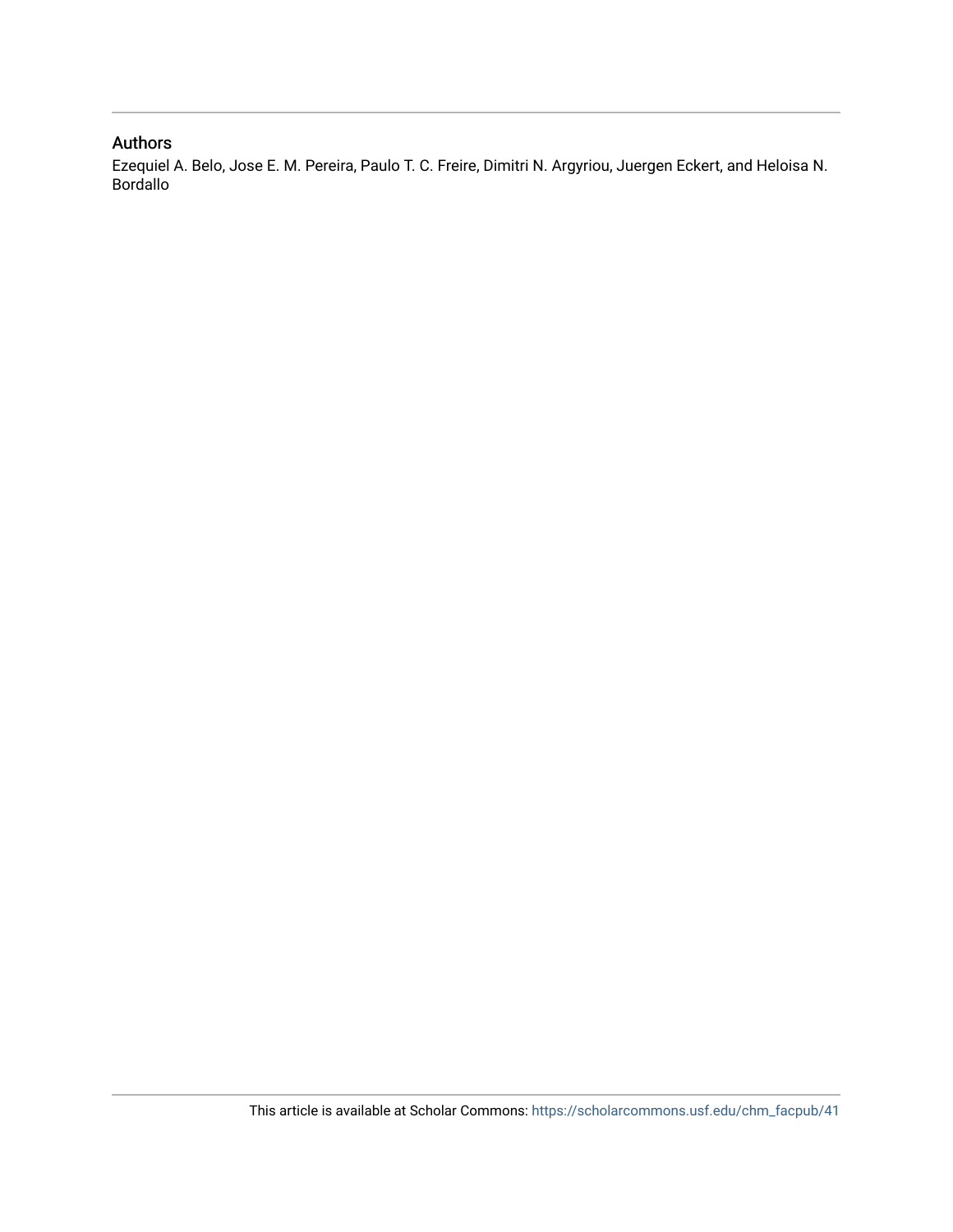

Keywords: chirality; structure analysis; configurational change; phase transitions; intermolecular interactions; amino acids.



## Response to comment on 'Hydrogen bonds in crystalline D-alanine: diffraction and spectroscopic evidence for differences between enantiomers'

### Ezequiel A. Belo,<sup>a,b</sup> Jose E. M. Pereira,<sup>c</sup> Paulo T. C. Freire,<sup>b</sup> Dimitri N. Argyriou,<sup>d</sup> Juergen Eckert<sup>e,f</sup> and Heloisa N. Bordallo<sup>c,d\*</sup>

<sup>a</sup>Faculdade de Física, Universidade Federal do Pará, Belém, Pará, Brazil, <sup>b</sup>Departamento de Física, Universidade Federal do Ceará, Fortaleza, Ceará, Brazil, <sup>c</sup>Niels Bohr Institute, University of Copenhagen, Universitetsparken 5, Copenhagen, 2100, Denmark, <sup>d</sup>European Spallation Source, 176, SE-221 00 Lund, Sweden, <sup>e</sup>Department of Chemistry, University of South Florida, 4202 East Fowler Ave, Tampa, FL 33620, USA, and <sup>f</sup>Theoretical Division, Los Alamos National Laboratory, Los Alamos, NM 87545, USA. \*Correspondence e-mail: bordallo@nbi.ku.dk

In the preceding comment on our paper Bürgi  $&$  Macchi (2018) stated 'The recent paper by Belo, Pereira, Freire, Argyriou, Eckert & Bordallo [(2018), IUCrJ, 5, 6–12] reports observations that may lead one to think of very strong and visible consequences of the parity-violation energy difference between enantiomers of a molecule, namely alanine' and 'Therefore, the conclusions drawn by Belo et al. (2018) are deemed inappropriate as the data presented do not contain sufficient information to reach such a conclusion'. In response to this comment we would like to stress the point that we did not in fact draw any conclusions at all in our paper concerning the parity-violating energy difference (PVED) hypothesis of Salam [Salam (1992), see also Laerdahl et al. (2000) and Berger  $\&$ Quack (2000) for discussion] and therefore find it difficult to see how they could therefore be 'deemed inappropriate'.

Belo et al. (2018) reports a careful parametric (temperature-dependence) study of d-alanine by polarized single-crystal Raman spectroscopy and neutron powder diffraction and makes comparisons with results on both L- and D-alanine drawn from the literature. At temperatures where the structural information from the reported neutron powder diffraction measurements can be compared with previous single-crystal X-ray diffraction in L-alanine (Lehmann et al., 1972; Destro et al., 2008) and single-crystal neutron diffraction in  $L$ - and  $D$ -alanine (Wilson *et al.*, 2005), there is good agreement when the difference between hydrogenated and deuterated samples is taken into account. The results reported by Belo et al. (2018), however, provide a continuous picture of the temperature evolution of the bonds in p-alanine from  $280 \text{ K}$  down to  $4 \text{ K}$ , which shows that while the average structure is kept the same (no changes in space group) in d-alanine, as opposed to l-alanine, local symmetry changes are seen at lower temperatures. Furthermore, below 250 K, both L-alanine and D-alanine appear to undergo microconformational transitions resulting from a subtle rearrangement of the hydrogen-bond network. This temperature corresponds with that where bulk measurements (Barthès et  $al.$ , 2002, 2003; Wang et al., 2000, 2002; Sullivan et al., 2003) have observed anomalies that were indicative of a phase transition. Although it should be noted that Sullivan *et al.* (2003) were able to reduce this anomaly by re-growing their sample, it has been observed in a number of different samples prepared by different groups and should therefore be considered to be a real effect of as yet undetermined nature.

We note that the results of Belo *et al.* (2018) do not provide, or claim to provide, evidence for, or against, the Salam hypothesis, which predicted that quantum mechanical cooperative and condensation phenomena may give rise to a second-order phase transition below a critical temperature linking the transformation of p-amino acids to l-amino acids. An order of magnitude estimate by Salam (1992) indicated a transition temperature of  $\approx$  250 K. The work of Belo *et al.* (2018) does not support the idea of the  $p$ -alanine ( $p$ -ala)  $\rightarrow$   $p$ -alanine ( $p$ -ala) transformation, but instead provides a microscopic picture of the alanine solids consistent with the other experimental measurements. The properties of L- and D-alanine, and the L- and D-amino acids in general, are a fascinating, and important, area of study for our understanding of nature, irrespective of whether they are related, or not, to the weak nuclear force and parity violation.